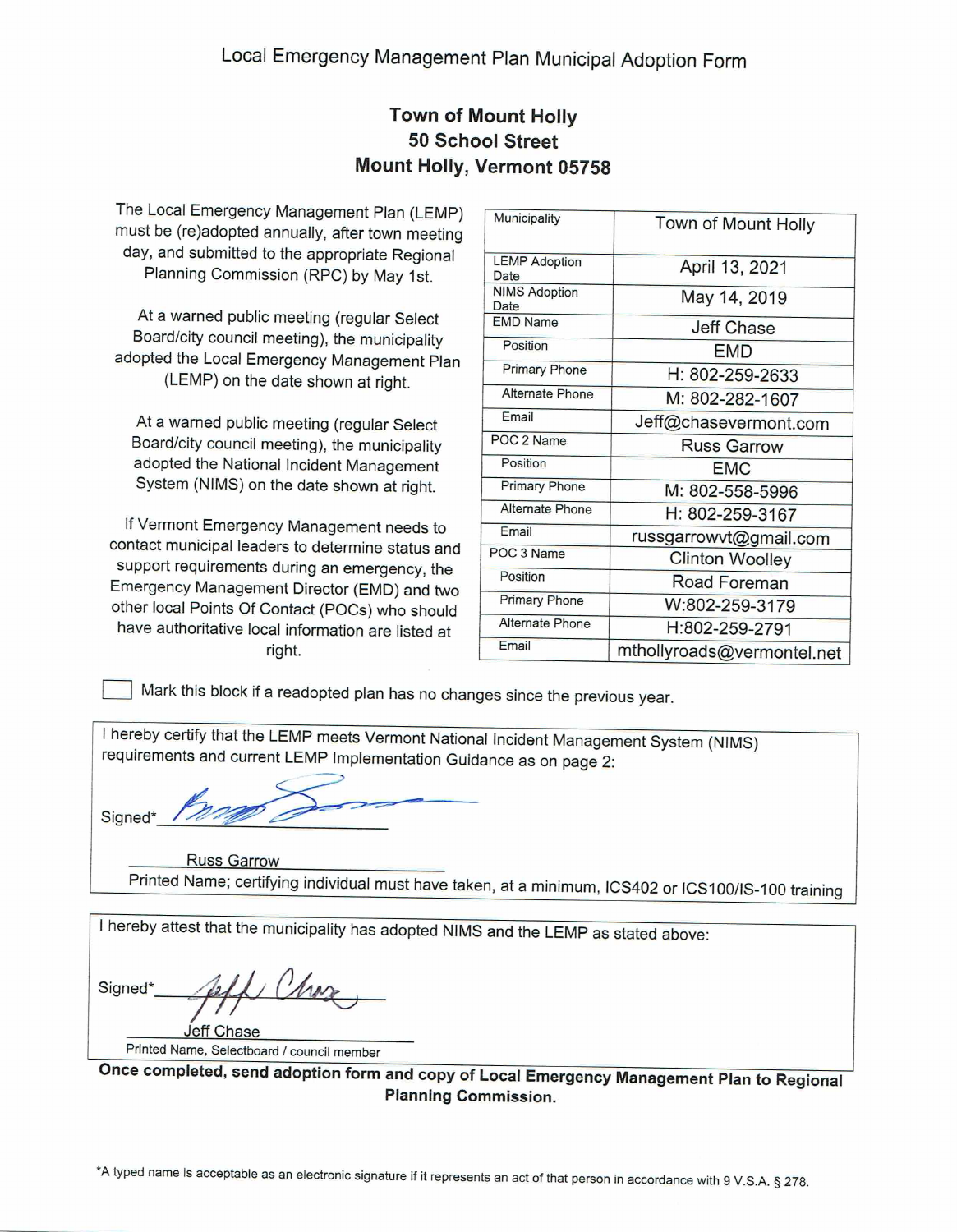

Local Emergency Management Plan (LEMP)

# **Required Elements**

|                                | <b>Municipal Adoption</b>                                                 |  |
|--------------------------------|---------------------------------------------------------------------------|--|
| <b>Municipal Adoption Form</b> |                                                                           |  |
| $\boxtimes$                    | Municipal adoption of National Incident Management System (NIMS)          |  |
| $\boxtimes$                    | Contact information for local authorities during an emergency             |  |
| ⊠                              | Certification that LEMP meets Vermont NIMS / Implementation Guidance      |  |
| ⊠                              | LEMP adoption by local Select Board / city council (annual)               |  |
| ⊠                              | Submission of LEMP to Regional Planning Commission (RPC)                  |  |
|                                | <b>LEMP Required Elements</b>                                             |  |
|                                | Planners                                                                  |  |
| ⊠                              | List of people who wrote / maintain the LEMP                              |  |
|                                | Municipal Emergency Operations Center (EOC)                               |  |
| $\boxtimes$                    | Activation authority                                                      |  |
| ⊠                              | EOC staff positions and duties (minimum 1)                                |  |
| $\boxtimes$                    | List of potential EOC staff members (minimum 1)                           |  |
| $\boxtimes$                    | Facility information for potential EOC locations (minimum 1)              |  |
|                                | <b>Resources</b>                                                          |  |
| $\boxtimes$                    | Emergency purchasing agent and spending limits (if any)                   |  |
| ⊠                              | List of standing municipal contracts that can be used during an emergency |  |
| $\boxtimes$                    | National Incident Management System (NIMS) Typed Resource List            |  |
| $\boxtimes$                    | List of other local resources that could be used during an emergency      |  |
|                                | Public Information and Warning                                            |  |
| $\boxtimes$                    | VT-Alert contact information                                              |  |
| ⊠                              | Local website / social media information (if any)                         |  |
| ⊠                              | List of local media outlets (if any)                                      |  |
| ⊠                              | Public notice sites for non-phone/Internet information                    |  |
| $\boxtimes$                    | Vermont 2-1-1 contact information                                         |  |
|                                | <b>Vulnerable Populations</b>                                             |  |
| $\boxtimes$                    | List of organizations/facilities that serve local vulnerable populations  |  |
| $\boxtimes$                    | Identification and monitoring process                                     |  |
| <b>Shelters</b>                |                                                                           |  |
| $\boxtimes$                    | Spontaneous and regional shelter information                              |  |
| $\boxtimes$                    | Opening information for local shelters (if any)                           |  |
| $\boxtimes$                    | Service information for local shelters (if any)                           |  |
|                                | <b>Contact Information</b>                                                |  |
| ⊠                              | <b>Emergency Management personnel</b>                                     |  |
| $\boxtimes$                    | Response organizations                                                    |  |
| $\boxtimes$                    | Municipal officials / public works                                        |  |
| $\boxtimes$                    | State, region, and adjacent municipality contacts                         |  |

Vermont Emergency Management (VEM) encourages municipalities to create and maintain optional LEMP annexes as required. Examples might include plans for specific incident types, shelters, evacuation, and volunteer management - see the VEM website for models, samples, and examples at: http://vem.vermont.gov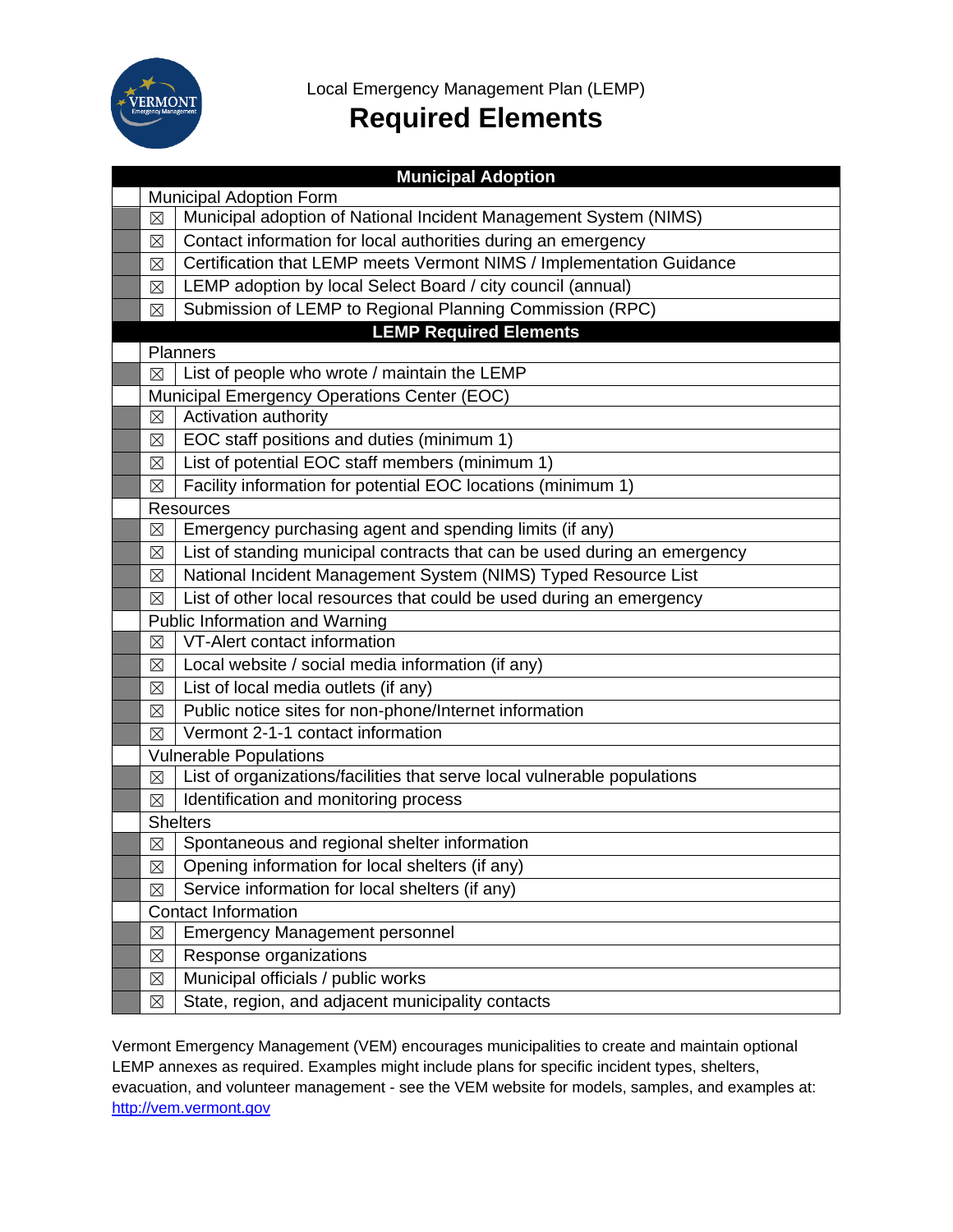# **Local Emergency Management Plan**

## **1. Overview:**

**1.1 Purpose:** This is the Local Emergency Management Plan (LEMP) for Mount Holly. It outlines how the municipal government will coordinate support from an Emergency Operations Center (EOC) and, if necessary, direct actions from an Incident Command Post (ICP). This is not a tactical plan for first response fire, emergency medical service, or law enforcement issues. This base document details general municipal Emergency Management activities, while the enclosures and (optional) annexes provide quick reference materials for specific tasks and incidents.

## **1.2. Emergency Management (EM) planners:**

| These are the people who wrote and/or maintain this plan. |                         |
|-----------------------------------------------------------|-------------------------|
| <b>Russ Garrow</b>                                        | David Johnson           |
| Jennifer Matthews                                         | <b>Craig Hutt Vater</b> |
| Mark Turco                                                | <b>Clinton Woolley</b>  |
| Jeff Chase                                                |                         |

# **2. Normal Operations**

Town officials get information from many sources, including TV, radio, newspapers, websites, email, emergency dispatch, and personal interactions and observations. The Fire Chief, Road Foreman, and Emergency Management Director are the primary information collectors and coordinate as required. Residents and transients may also call various offices with observations and reports about emergency situations; town staff and the Select Board should forward those reports to the appropriate official.

Responding organizations will not normally alert others to incidents that do not exceed their capabilities. For example, the Fire Chief will not notify the town about every fire; the Road Foreman will not alert the town for every snowstorm.

As an incident develops, the EMD or Incident Commander must validate the accuracy of reports and the severity of the situation to assess the risk to the town and the need for broader coordination. If the developing incident appear it might affect the whole town, reports should go to the EMD. The EMD, in turn, will keep the Select Board, the Road Foreman, and the Fire Chief informed as appropriate.

# **3. Municipal Emergency Operations Center (EOC) Activation**

The EOC should activate when there is an incident that requires significant coordination between responders, municipal officials, and/or residents. Its main functions are to maintain situational awareness for municipal leaders, coordinate resource and information requests, and provide public information. This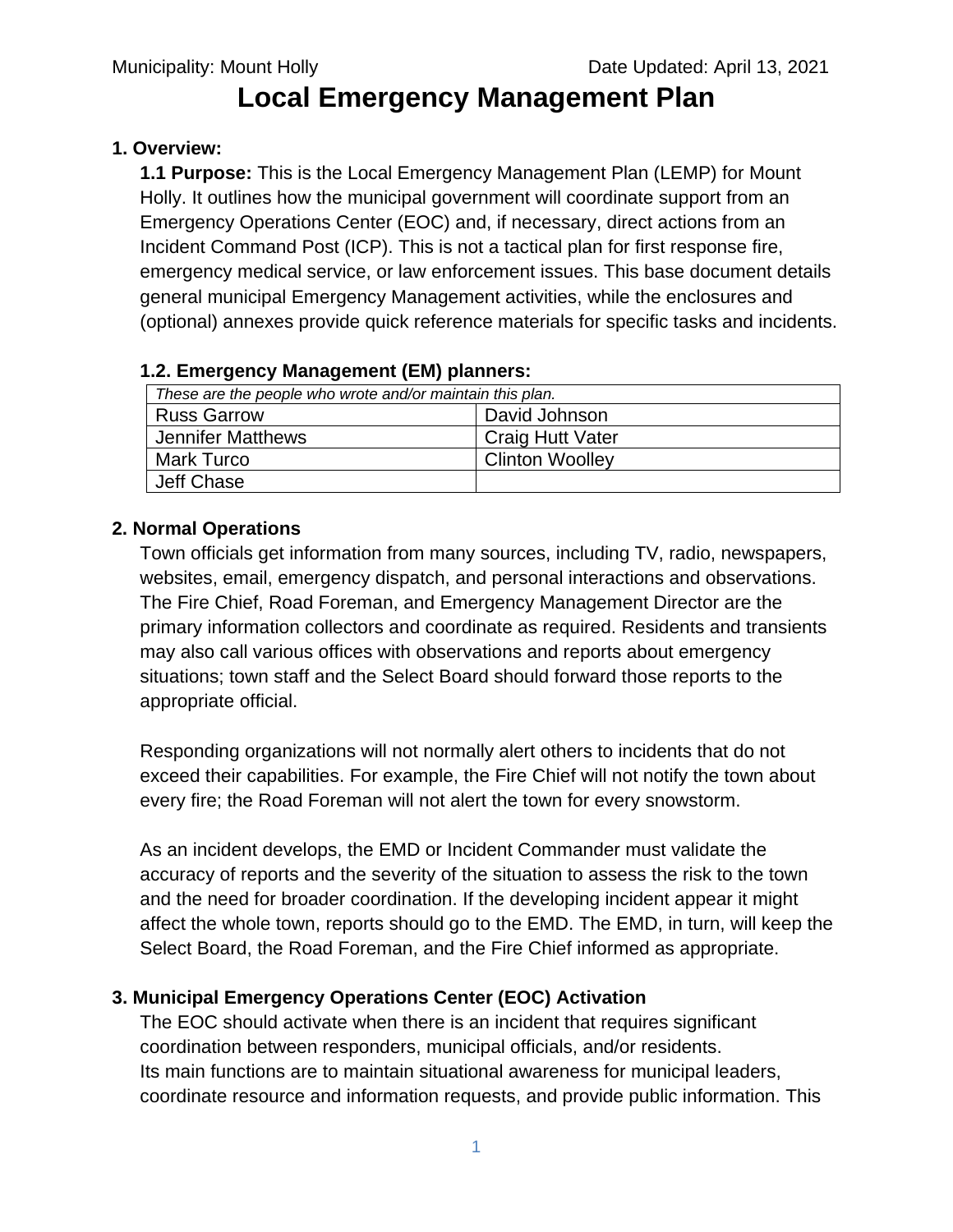plan routinely uses the term EOC, but in some cases the municipal EOC may also serve as the municipal Incident Command Post (ICP).

The EMD or EMC makes the decision to activate the EOC. These are common reasons to open the EOC.

- Request from an Incident Commander
- Request from Road Foreman
- Directive from Select Board
- Weather forecast that may lead to widespread damage

| <b>Primary EOC Location</b>   |                                              |  |
|-------------------------------|----------------------------------------------|--|
| Facility / Address:           | Mount Holly Town Office @ 50 School Street   |  |
| <b>Phone Numbers:</b>         | 802-259-2391                                 |  |
| Equipment/Notes:              | Computer, radio, telephone, internet, maps   |  |
| <b>Alternate EOC Location</b> |                                              |  |
| Facility / Address:           | <b>Belmont Fire Station on Church Street</b> |  |
| <b>Phone Numbers:</b>         | 802-259-7050                                 |  |
| Equipment/Notes:              | Back-up generator                            |  |
|                               | Computer, radio, telephone, maps             |  |

## **EOC Operating Structure**



| <b>Position</b>                      | <b>Job Description</b>                                                                                                                                                                                      |
|--------------------------------------|-------------------------------------------------------------------------------------------------------------------------------------------------------------------------------------------------------------|
| <b>EOC Director</b>                  | - Supervises and directs all EOC activities coordinating<br>municipal support and response                                                                                                                  |
| <b>Public Information</b><br>Officer | - Coordinates all messaging with Incident Commander(s)<br>- Produces and posts public information and press releases<br>- Monitors public media for useful information and to correct<br>inaccurate reports |
| Admin                                | - Maintains operations log<br>- Supports incident commanders in documenting expenses<br>for reimbursement                                                                                                   |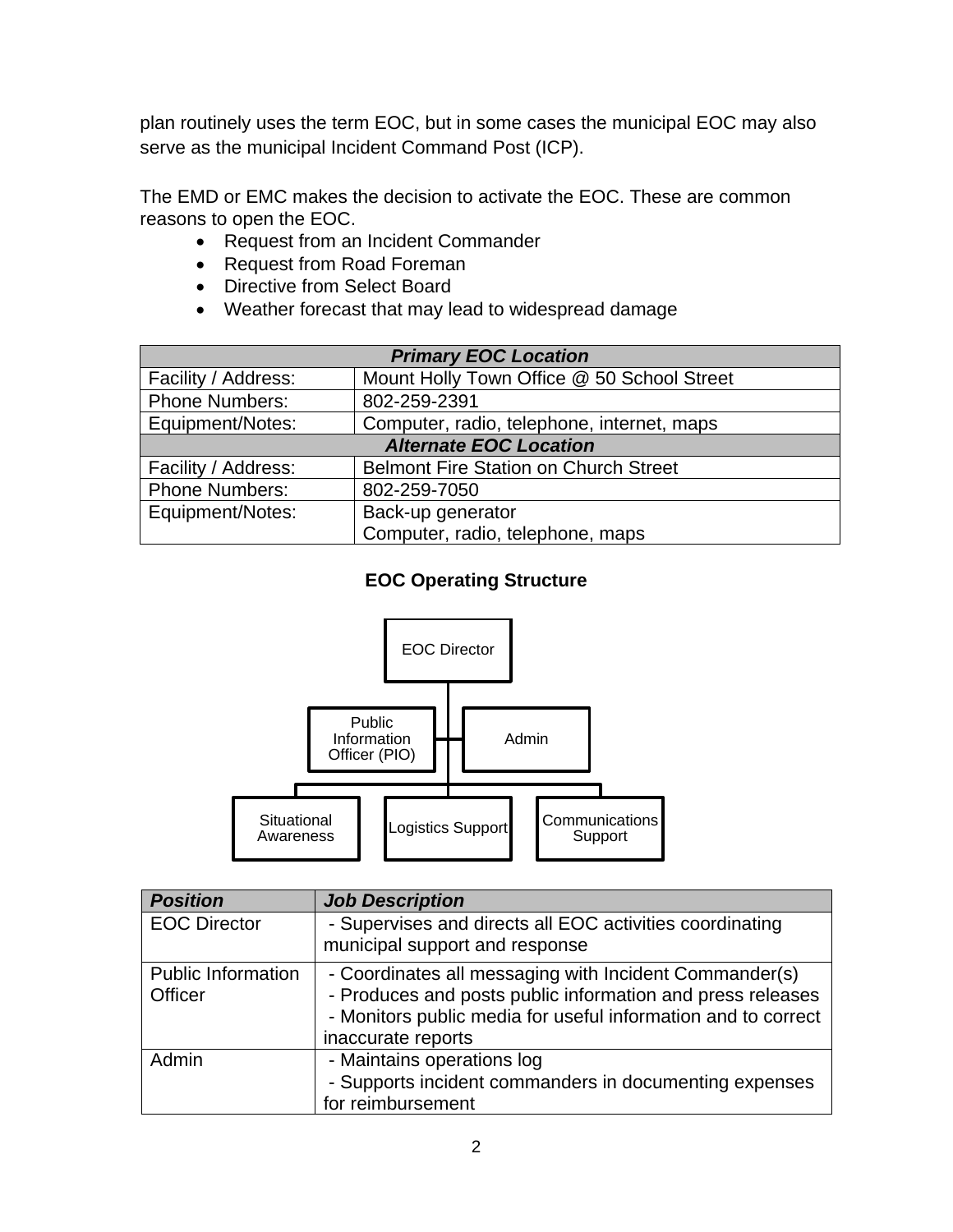| <b>Position</b>          | <b>Job Description</b>                                      |
|--------------------------|-------------------------------------------------------------|
| Situational              | - Updates status board and map                              |
| Awareness                | - Tracks and answers any Requests For Information (RFI)     |
|                          | from Incident Commander(s) and town officials               |
| <b>Logistics Support</b> | - Tracks and coordinates fulfillment of any Requests For    |
|                          | Support (RFS) from Incident Commander(s)                    |
|                          | - Provides resources for the EOC itself (e.g. coffee, food, |
|                          | sleeping areas, batteries, fuel for generator, )            |
| Communications           | - Staffs phones and radio                                   |
| Support                  |                                                             |

| <b>Potential EOC Staff Members</b> |                                                   |  |
|------------------------------------|---------------------------------------------------|--|
| Name                               | <b>Notes / Contact Information</b>                |  |
| <b>Russ Garrow</b>                 | EMC @ 802-558-5996 (m), 802-259-3167 (h)          |  |
| Carol Woolley-                     | Town Clerk @ 802-259-2391 (w), 802-259-2791 (h)   |  |
| Garrow                             |                                                   |  |
| David Johnson                      | Town Treasurer @ 802-259-2391 (w)                 |  |
| Paul Faenza                        | Constable @ 802-353-8347 (m), 802-259-4100 (h)    |  |
| Mark Turco                         | Select Board Member @ 802-259-7800 (h), 802-772-  |  |
|                                    | 5370(m)                                           |  |
| Jeff Chase                         | EMD, Select Board Member @ 802-259-2633 (h), 802- |  |
|                                    | 282-1607(m)                                       |  |
| <b>Jennifer Matthews</b>           | Select Board Member @ 802-259-2529 (h)            |  |

### **4. Emergency Operations.**

This plan provides the general operating framework for municipal Emergency Management for events that require some form of municipal Emergency Operations Center (EOC) or Incident Command Post (ICP), not for emergencies that the on-scene Incident Command structure can handle internally.

**4.1 Incident Command and the Emergency Operations Center (EOC).** Each incident must have an incident commander (IC) in charge of the response. The IC will be chosen on qualifications and experience. In some cases, the EOC will support the ICs, but in some cases the EOC may also be the municipal ICP.

**4.2Maintaining Situational Awareness.** The EOC tracks events and response actions for municipal leaders. Tools for maintaining situational awareness include:

- **1.** Operations Log A log of all significant activities, decisions, and communications.
- **2.** Map A large map will be used to track events geographically in the EOC.
- **3.** Information Request Tracker A list of all information requests and their status/answers.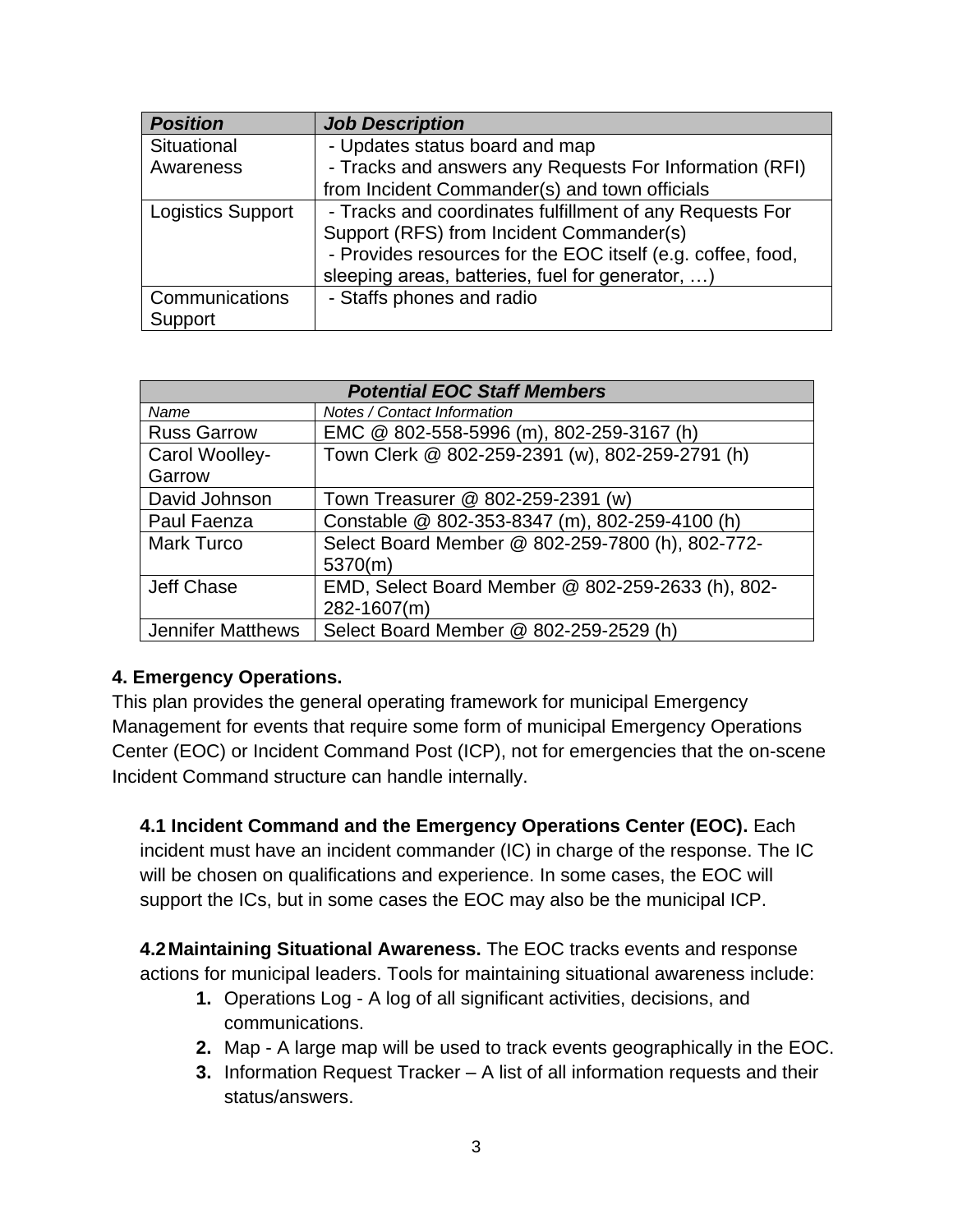**4.** Damage Report – A list of damaged infrastructure will be maintained to facilitate funding requests during the recovery.

**4.3 Resource Requests.** As ICs identify resource needs, the EOC will record them on Resource Request Tracker, try to fulfill them locally, and if necessary, request them through the State EOC.

#### **Use municipal resources, mutual aid agreements, and local purchases first to get resources for response as needed and available.**

Purchasing agents for emergencies: Road Foreman, Clinton Woolley with review by Select Board for purchases over \$1,000.00

Emergency spending limits: The Select Board may award contracts and make purchases for the purpose of meeting the public emergency without complying with the bid process. Emergency expenditures may include immediate repair or maintenance of town property, vehicles, or equipment if the delay in such repair or maintenance would endanger persons or property or result in substantial impairment of the delivery of important Town services.

| <b>Businesses with Standing Municipal Contracts</b> |                                  |              |  |
|-----------------------------------------------------|----------------------------------|--------------|--|
| <b>Type of Contract</b>                             | Name                             | Contact Info |  |
| Propane                                             | Cota & Cota                      | 802-228-8866 |  |
| Diesel Fuel & Heating Oil                           | <b>Marcell Oil</b>               | 802-775-5050 |  |
| Electricity                                         | <b>Green Mtn. Power</b>          | 888-835-4672 |  |
| <b>Emergency Services (mutual aid)</b>              | <b>Regional Ambulance</b>        | 802-773-1746 |  |
|                                                     | Service, Inc.                    |              |  |
| Fire Fighting (mutual aid)                          | Ludlow Fire Dept.                | 802-228-2211 |  |
| <b>Other Local Resources</b>                        |                                  |              |  |
| Type of Resources/Skills                            | Name                             | Contact Info |  |
| Trucking & Excavating                               | <b>Beardmore Excavating</b>      | 802-342-3507 |  |
| <b>Tree Cutting &amp; Removal</b>                   | Green Mtn. Tree Tech             | 802-259-8733 |  |
| <b>Road Repair</b>                                  | Markowski Excavating             | 802-483-6469 |  |
| Trucking                                            | Norton Property Mgmt.            | 802-259-3108 |  |
| <b>Road Materials</b>                               | <b>Wallingford Crushed Stone</b> | 802-446-2045 |  |
| Misc. Services                                      | Yankee Home Mgmt.                | 802-259-3064 |  |
| <b>Culvert Materials</b>                            | <b>Ferguson Water Works</b>      | 802-747-7555 |  |

State support that is usually at no cost to the municipality:

- Vermont Hazardous Material (HAZMAT) Response Team (VHMRT)
- Vermont Urban Search and Rescue (USAR, VT-TF1)
- Vermont State Police and Special Teams
- Community Emergency Response Teams (CERTs)
- Swiftwater Rescue Teams
- Regional Shelter Support
- State government agency expertise / services
- Federal response agency expertise

State support the municipality will normally eventually have to pay for:

- Supplies and equipment (including sandbags)
- VTrans Equipment and Personnel
- Vermont National Guard Support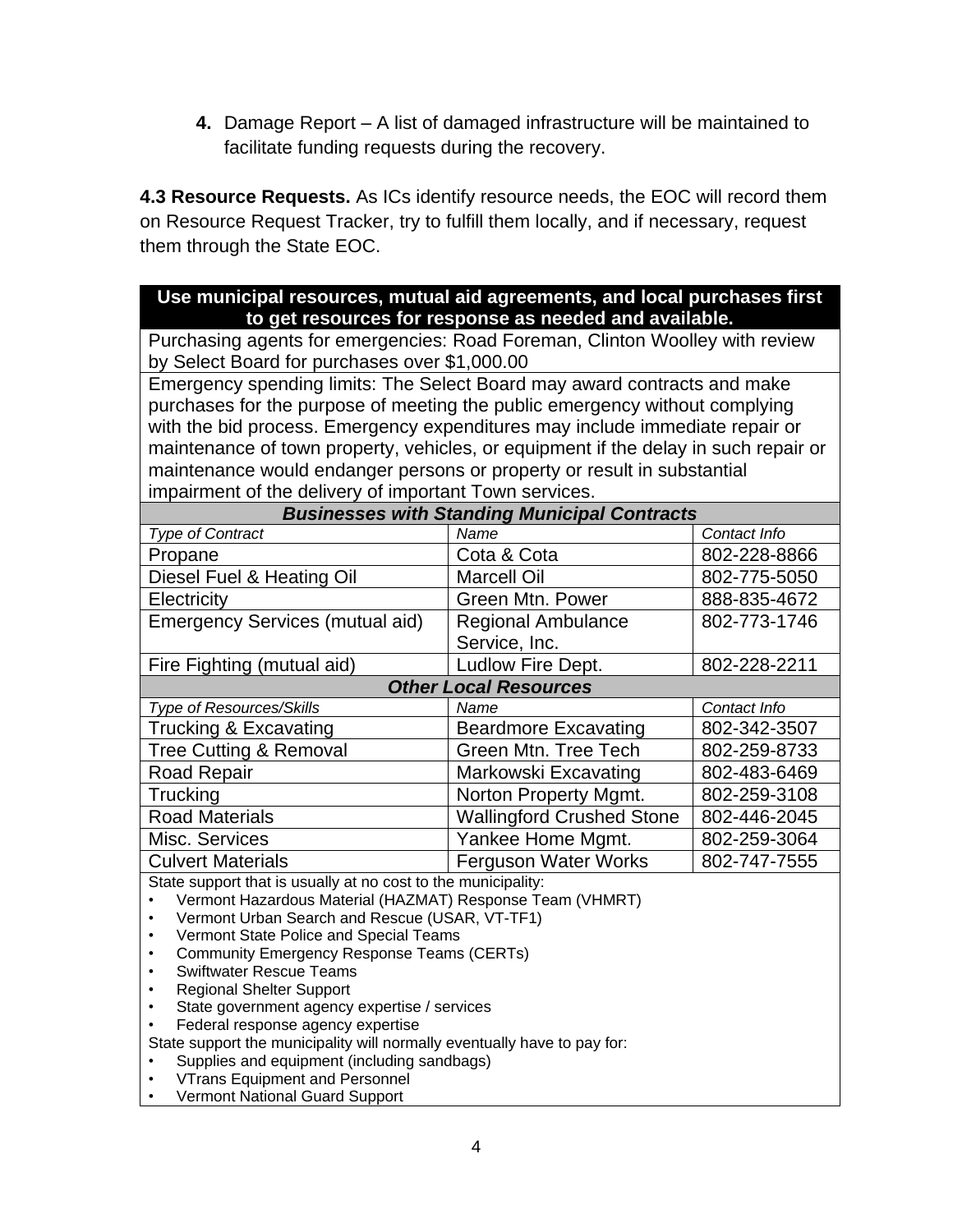*The State Emergency Operations Center (SEOC, 800-347-0488) will help coordinate any state support teams or other external resources that local responders may need.*

## **4.4. Public Information and Warning**

During a significant emergency, the Emergency Operations Center (EOC) and Incident Command Posts (ICPs) will coordinate and manage public information, both by producing accurate, timely reports and by tracking what is publicly reported to minimize confusion and help ensure a positive public response.

| VT-Alert message - State:                                                               | Vermont Emergency Management: 800-347-0488       |
|-----------------------------------------------------------------------------------------|--------------------------------------------------|
| Other VT-Alert managers:                                                                |                                                  |
| Important Local Websites /                                                              | www.mounthollyvt.org,                            |
| Social Media channels:                                                                  | www.facebook.com/mounthollyvt                    |
| Local Newspaper, Radio, TV:                                                             | Vermont Journal, Okemo Valley TV, WCAX           |
|                                                                                         | news@wcax.com, VPR news@vpr.net                  |
| <b>Public Notice locations:</b>                                                         | Bulletin Boards @ Town Office, Mount Holly Post  |
|                                                                                         | Office & Belmont Post Office, Activated shelters |
|                                                                                         | (potential sites Mount Holly Elementary School,  |
|                                                                                         | Belmont Fire Station on Church St, Odd Fellows   |
|                                                                                         | <b>Hall on Lake Street</b>                       |
| Vermont 2-1-1 is a United Ways of Vermont system that provides 24x7x365 information and |                                                  |

*Vermont 2-1-1 is a United Ways of Vermont system that provides 24x7x365 information and referral services in cooperation with a large number of state and local government and community based entities. 2-1-1 collects and maintains a database of local resource information and is available to take calls from the general public to inform and instruct them in relation to emergency events, and to refer them to the appropriate response and recovery resource, if necessary.*

To provide information for 2-1-1, Dial 211 or (802) 652-4636

## **4.5 Vulnerable Populations**

If necessary, the EOC may contact organizations and facilities, below, that serve vulnerable populations to identify residents who are at risk based on the emergency. If there are residents at risk or in danger, the EOC should monitor their status and if required coordinate support for them until their situation stabilizes. Please see Annex 4 for Communication Protocol.

| <b>Name / Notes</b>                                           | <b>Contact Info</b>   |
|---------------------------------------------------------------|-----------------------|
| Mount Holly School @ 802-259-2392                             | Craig Hutt Vater      |
| <b>CARE (Citizen Assistance Registration for Emergencies)</b> | 800-347-0488          |
| ARC Rutland Area / Ross Almo (24-hour)                        | 802-345-6692 (mobile) |
| Bayada Home Health                                            | 802-775-7272          |
| Bayada Home Care                                              | 802-774-5111          |
| Bayada Hospice                                                | 802-282-4122          |
| Rutland Mental Health / Emergency Services (24-hour)          | 802-775-1000          |
| Rutland Regional Medical Center / Beth Winter                 | 802-342-6460          |
| Southwest Council on Aging / Helpline (8-4 M-F)               | 800-642-5119          |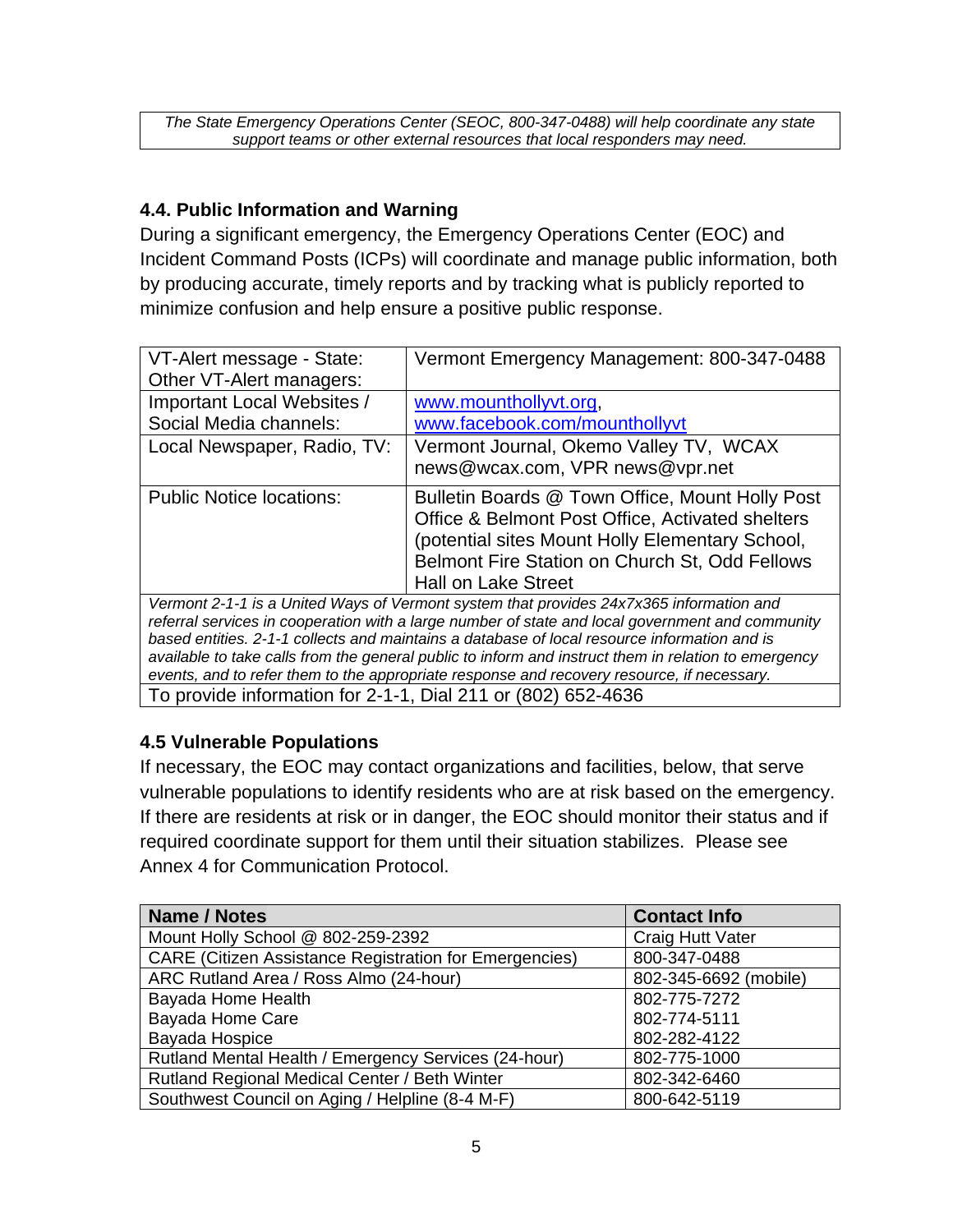| Dana McMahon, Rutland Aging Services Director             | 802-345-3928          |
|-----------------------------------------------------------|-----------------------|
| Courtney Anderson, Nutrition Director                     | 802-734-0484          |
| Rosemary Greene, Business Operations Director             | 802-236-0784          |
| Chris Adams, Development & Communications Director        | 802-236-1560          |
| VNA & Hospice / Nicole Moran (24-hour)                    | 802-774-8024 (mobile) |
| Vermont Association for the Blind and Visually Impaired / | 802-863-1358 x233     |
| <b>Steven Pouliot</b>                                     |                       |
| <b>Black River Good Neighbor</b>                          | 802-228-3663          |
| Bone Builders, Judy Nevin                                 | 802-259-2443          |

## **4.6 Shelters**

During some emergencies, the EOC will monitor or coordinate support for residents who are displaced due to property or infrastructure damage.

| <b>Spontaneous Sheltering</b>                                               |                                                                                 |  |
|-----------------------------------------------------------------------------|---------------------------------------------------------------------------------|--|
| Determine the approximate number of people who need sheltering<br>$\bullet$ |                                                                                 |  |
| $\bullet$                                                                   | Call the State EOC / Watch Officer at 800-347-0488 and request support          |  |
| $\bullet$                                                                   | Track the status of residents who need shelter until their situation stabilizes |  |
|                                                                             | <b>Regional Shelter</b>                                                         |  |
| Location / Address:                                                         | Rutland High School / 22 Stratton Road, Rutland                                 |  |
| <b>Opening Contact:</b>                                                     | State EOC 800-347-0488                                                          |  |
|                                                                             | American Red Cross 802-660-9130                                                 |  |
| <b>Phone Numbers:</b>                                                       | Glenn Scott, Shelter Manager 802-236-8266                                       |  |
|                                                                             | Additional Numbers: 802-773-1983 / 802-770-1199                                 |  |
|                                                                             | <b>Primary Local Shelter</b>                                                    |  |
| Location / Address:                                                         | Mount Holly School @ 150 School Street                                          |  |
| Facility Contact(s):                                                        | Craig Hutt Vater, Al Lewis, Dennis Cointreau                                    |  |
| <b>Phone Numbers:</b>                                                       | Craig @ 860-371-6769 (m) or 802-492-3888 (h);                                   |  |
|                                                                             | AI @ 802-259-2380 (h); Dennis @ 802-446-9686 (h)                                |  |
|                                                                             | or 203-731-0491 (m)                                                             |  |
| <b>Shelter Manager:</b>                                                     | Craig Hutt Vater or Al Lewis (alternate)                                        |  |
| <b>Staff Requirements:</b>                                                  | <b>TBD</b>                                                                      |  |
| Services:                                                                   | Warm/Cool Overnight Food Prep Showers Healthcare                                |  |
| Notes:                                                                      | Red Cross Shelter #51818 / Agreement Dated 3/29/00                              |  |
|                                                                             | Generator? No Pets Allowed? No<br>Capacity: 100                                 |  |
| <b>Alternate Local Shelter 1</b>                                            |                                                                                 |  |
| Location / Address:                                                         | <b>Belmont Fire Station on Church Street</b>                                    |  |
| Facility Contact(s):                                                        | <b>Brian Buffum</b>                                                             |  |
| <b>Phone Numbers:</b>                                                       | 802-683-9988(m), 802-259-2458 (h), 802-259-7050 @                               |  |
|                                                                             | firehouse                                                                       |  |
| Shelter Manager:                                                            | <b>Brian Buffum</b>                                                             |  |
| <b>Staff Requirements:</b>                                                  | <b>TBD</b>                                                                      |  |
| Services:                                                                   | Warm/Cool Overnight Food Prep Showers Healthcare                                |  |
| Notes:                                                                      | Generator? Yes Pets Allowed? Yes<br>Capacity: 40                                |  |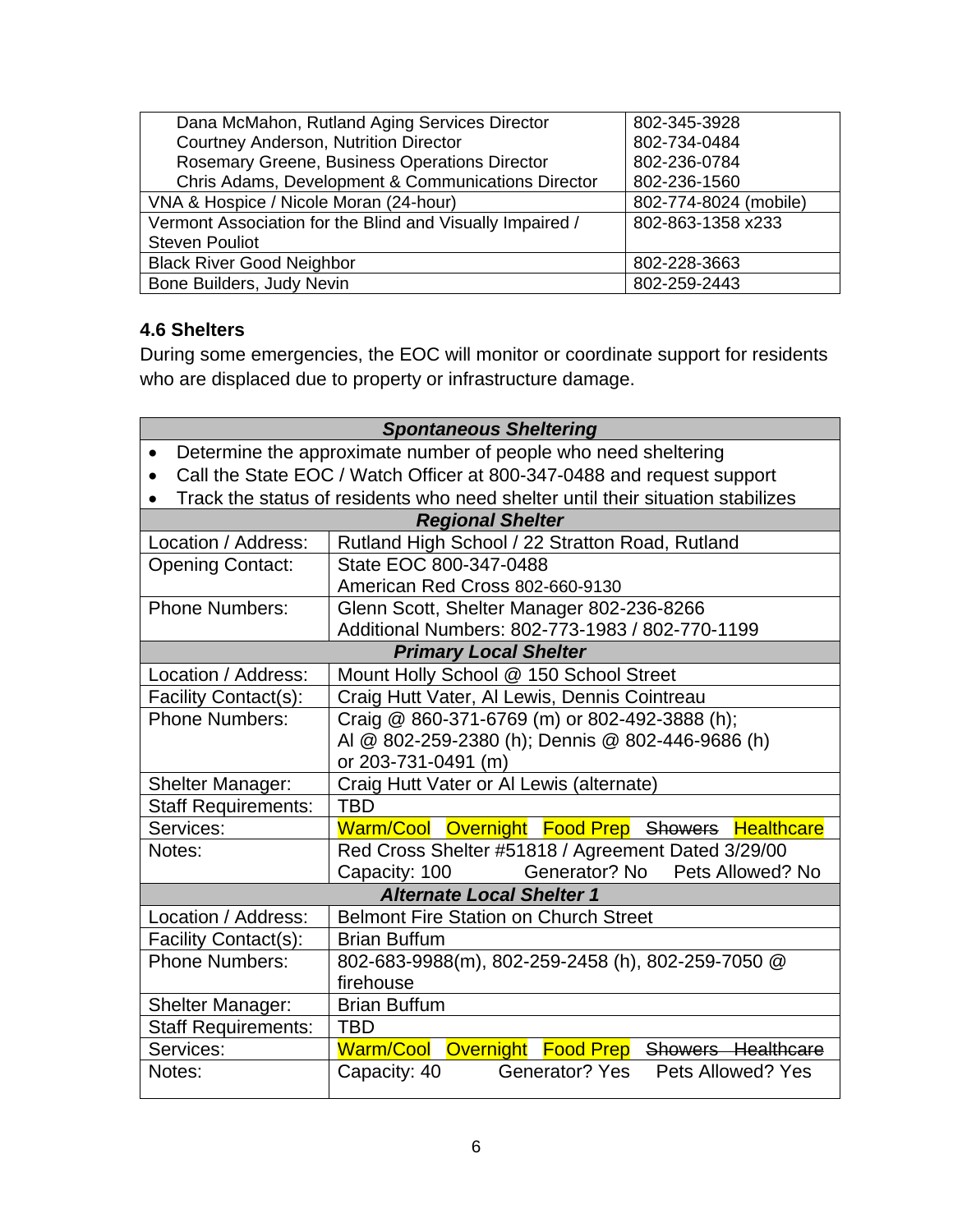| <b>Alternate Local Shelter 2</b> |                                                    |  |  |  |  |
|----------------------------------|----------------------------------------------------|--|--|--|--|
| Location / Address:              | <b>Odd Fellows Hall on Lake Street</b>             |  |  |  |  |
| Facility Contact(s):             | <b>Dennis Devereux</b>                             |  |  |  |  |
| <b>Phone Numbers:</b>            | 802-259-2460                                       |  |  |  |  |
| <b>Shelter Manager:</b>          | <b>Dennis Devereux</b>                             |  |  |  |  |
| <b>Staff Requirements:</b>       | <b>TBD</b>                                         |  |  |  |  |
| Services:                        | Warm/Cool Overnight Food Prep Showers Healthcare   |  |  |  |  |
| Notes:                           | Red Cross Shelter #51821 / Agreement Dated 7/19/10 |  |  |  |  |
|                                  | Generator? No Pets Allowed? Yes<br>Capacity: 70    |  |  |  |  |

**4.7 Update Briefings.** Every day the EOC will conduct full update briefings for the staff, Select Board, and other key leaders. Depending on the emergency this may occur several times a day to set goals for the day, synchronize activities, review the day's events, or as needed. The normal format is as follows.

- Overview (EOC Director)
- Current situation (Situational Awareness)
- Resource issues (Logistics Support)
- Incident / Operations updates and issues
- Priorities and general comments (Select Board)

### **5. Demobilization.**

**5.1. Decision to Demobilize.** The EOC Director will demobilize the EOC based on the situation and operational objectives. Typical conditions for demobilization include:

- All first responders are demobilized or returned to normal work schedules
- All emergency issues for people within the town are resolved or completely transitioned to an appropriate service agency
- There are less than 10 customers without power in the town, and none of them have unresolved support issues because of the outage
- There are less than 5 homes that are inaccessible by road, and none of the occupants have unresolved support issues

### **5.2. Demobilization Process.**

- Notify Select Board, Fire Department, Road Foreman, and State EOC that local EOC is shutting down
- Collect and file all EOC documentation for the incident
- Clean and put away all EOC equipment and supplies
- Identify any supply or equipment needs for the next EOC activation
- Release EOC staff and secure facility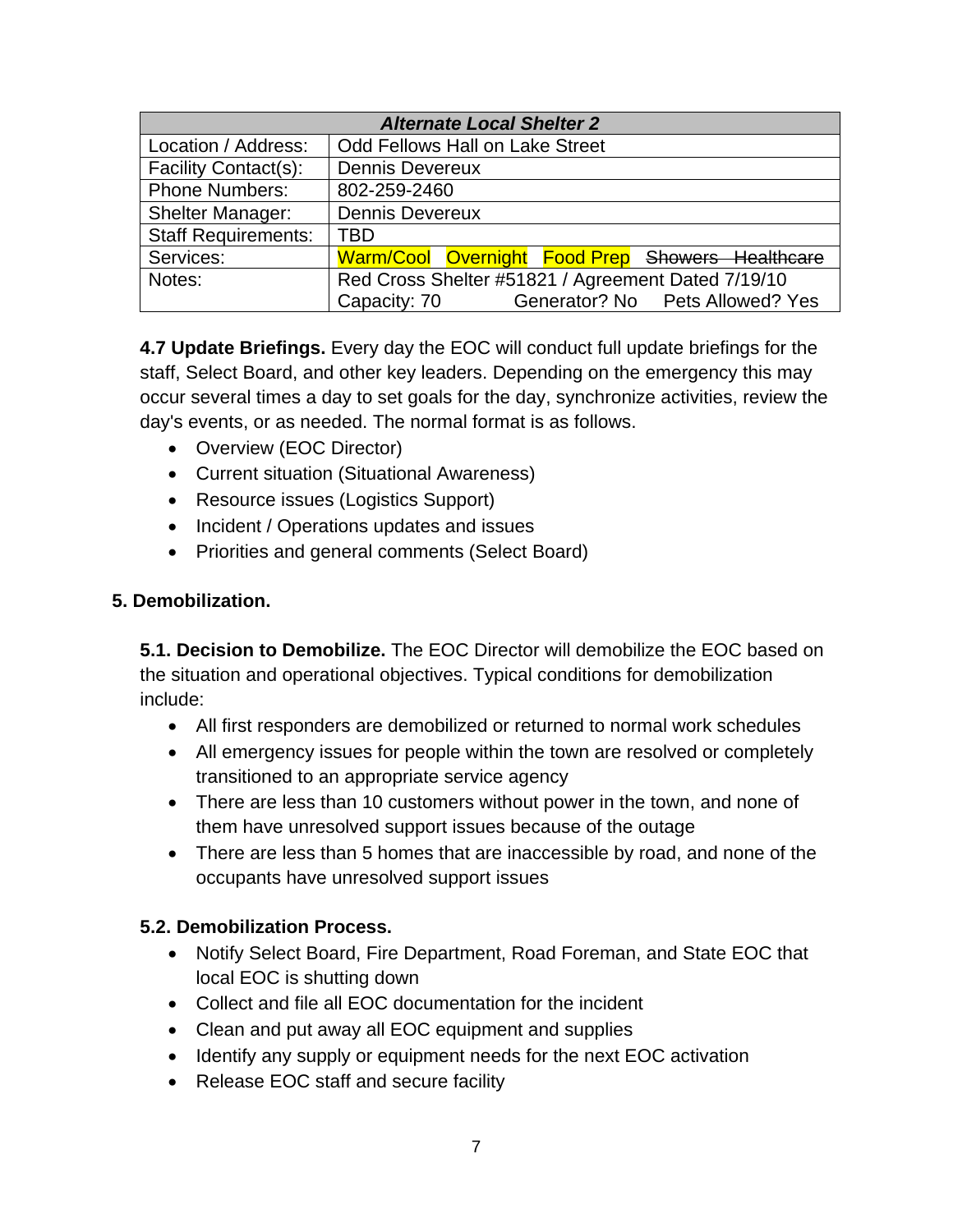**5.3. Transition to Recovery.** If necessary, the Select Board appoints a Recovery Officer as the Incident Commander for recovery. The EOC Director makes all incident related documentation available to the Recovery Officer. The Recovery Officer establishes a Recovery Committee as his/her staff and sets operational objectives and meetings and tasks as required to achieve the objectives.

## **Enclosures**

- 1. NIMS Resources
- 2. Contact Information

### **Annexes (Optional, create and letter as needed)**

1. Communications Plan

2. Rutland Region Public Works Mutual Aid Agreement

- 3. Debris Management Plan
- 4. Vulnerable Populations Communication Protocol

See the Vermont Emergency Management (VEM) web site at http://vem.vermont.gov for samples and examples of annexes, such as: forms; delegations of authority; debris plans; incident-specific plans, checklists, and matrices; animal disaster references; etc.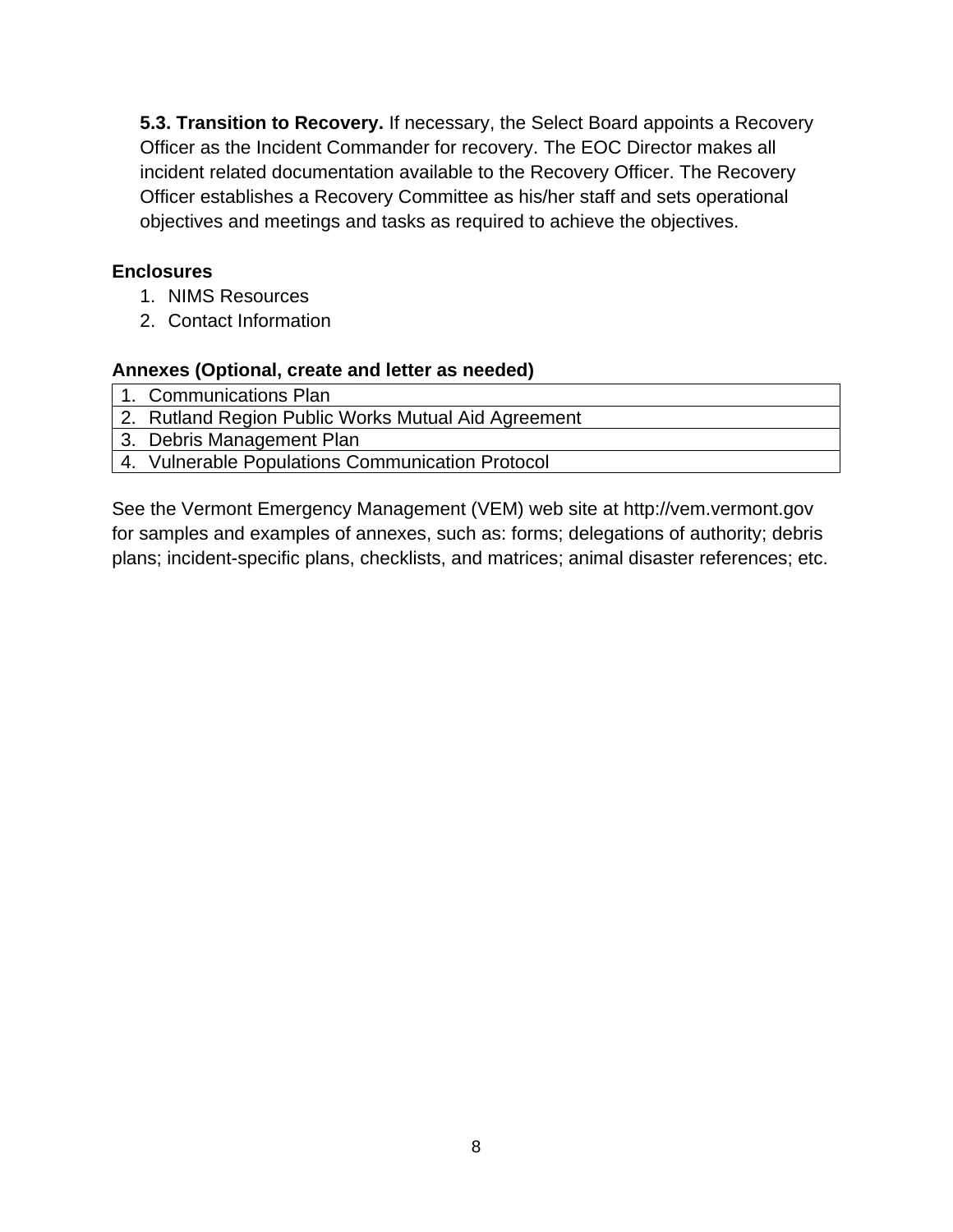#### **Enclosure 1 NIMS Resources**

| <b>National Incident Management System (NIMS) Typed Resources*</b> |     |     |     |     |              |                                                             |     |     |     |     |       |
|--------------------------------------------------------------------|-----|-----|-----|-----|--------------|-------------------------------------------------------------|-----|-----|-----|-----|-------|
| <b>Type</b>                                                        | п   | Ш   | Ш   | IV  | Other Type   |                                                             | п   | Ш   | Ш   | IV  | Other |
| <b>Critical Incident Stress Management</b><br>Team                 |     | N/A | N/A | N/A |              | Hydraulic Excavator, Large Mass<br>Excavation               | N/A | N/A | N/A | N/A |       |
| <b>Mobile Communications Center</b>                                |     |     |     |     |              | Hydraulic Excavator, Medium Mass<br>Excavation              | N/A | N/A | N/A | N/A |       |
| <b>Mobile Communications Unit</b>                                  |     |     | N/A | N/A |              | Hydraulic Excavator, Compact                                | N/A | N/A | N/A | N/A |       |
| <b>All-Terrain Vehicles</b>                                        | N/A | N/A | N/A | N/A | $\mathbf{1}$ | <b>Road Sweeper</b>                                         | N/A | N/A | N/A | N/A |       |
| <b>Marine Vessels</b>                                              | N/A | N/A | N/A | N/A |              | Snow Blower, Loader Mounted                                 | N/A | N/A | N/A | N/A |       |
| Snowmobile                                                         | N/A | N/A | N/A | N/A | $\mathbf{1}$ | Track Dozer                                                 | N/A | N/A | N/A | N/A |       |
| Public Safety Dive Team                                            |     |     |     |     |              | <b>Track Loader</b>                                         | N/A | N/A | N/A | N/A |       |
| <b>SWAT/Tactical Team</b>                                          | N/A | N/A | N/A | N/A |              | Trailer, Equipment Tag-Trailer                              | N/A | N/A | N/A | N/A |       |
| Firefighting Brush Patrol Engine                                   | N/A | N/A | N/A | N/A |              | Trailer, Dump                                               | N/A | N/A | N/A | N/A |       |
| Fire Engine (Pumper)                                               | 2   |     |     |     |              | <b>Trailer, Small Equipment</b>                             | N/A | N/A | N/A | N/A |       |
| <b>Firefighting Crew Transport</b>                                 |     |     |     | N/A |              | Truck, On-Road Dump                                         | N/A | N/A | N/A | N/A | 4     |
| Aerial Apparatus, Fire                                             |     |     |     |     |              | Truck, Plow                                                 | N/A | N/A | N/A | N/A | 1     |
| Foam Tender                                                        |     |     | N/A | N/A |              | Truck, Sewer Flusher                                        | N/A | N/A | N/A | N/A |       |
| <b>Hand Crew</b>                                                   |     |     |     |     |              | Truck, Tractor Trailer<br>N/A<br>N/A<br>N/A<br>N/A          |     |     |     |     |       |
| <b>HAZMAT Entry Team</b>                                           | N/A | N/A | N/A | N/A |              | Water Pumps, De-Watering                                    |     |     |     |     |       |
| <b>Engine Strike Team</b>                                          |     |     | N/A | N/A |              | Water Pumps, Drinking Water Supply<br><b>Auxiliary Pump</b> |     |     |     |     |       |
| Water Tender (Tanker)                                              | 2   |     |     |     |              | Water Pump, Water Distribution                              |     |     |     |     |       |
| Fire Boat                                                          |     |     |     | N/A |              | Water Pump, Wastewater                                      |     |     |     |     |       |
| Aerial Lift - Articulating Boom                                    | N/A | N/A | N/A | N/A |              | <b>Water Truck</b>                                          |     |     |     | N/A |       |
| Aerial Lift - Self Propelled, Scissor,<br>Rough Terrain            | N/A | N/A | N/A | N/A |              | <b>Wheel Dozer</b>                                          | N/A | N/A | N/A | N/A |       |
| Aerial Lift - Telescopic Boom                                      | N/A | N/A | N/A | N/A |              | Wheel Loader Backhoe                                        | N/A | N/A | N/A | N/A |       |
| Aerial Lift - Truck Mounted                                        | N/A | N/A | N/A | N/A |              | Wheel Loader, Large                                         | N/A | N/A | N/A | N/A |       |
| Air Compressor                                                     | N/A | N/A | N/A | N/A |              | Wheel Loader, Medium                                        | N/A | N/A | N/A | N/A |       |
| Concrete Cutter/Multi-Processor for<br><b>Hydraulic Excavator</b>  | N/A | N/A | N/A | N/A |              | N/A<br>N/A<br>N/A<br>Wheel Loader, Small<br>N/A             |     | 1   |     |     |       |
| Electronic Boards, Arrow                                           | N/A | N/A | N/A | N/A |              | Wheel Loader, Skid Steer<br>N/A<br>N/A<br>N/A<br>N/A        |     |     |     |     |       |
| Electronic Boards, Variable Message<br>Signs                       | N/A | N/A | N/A | N/A |              | Wheel Loader, Telescopic Handler                            | N/A | N/A | N/A | N/A |       |
| Floodlights                                                        | N/A | N/A | N/A | N/A |              | <b>Wood Chipper</b>                                         | N/A | N/A | N/A | N/A | 1     |
| Generator                                                          | N/A | N/A | N/A | N/A |              | Wood Tub Grinder<br>N/A<br>N/A<br>N/A<br>N/A                |     |     |     |     |       |
| Grader                                                             | N/A | N/A | N/A | N/A |              | N/A means FEMA does not NIMS Type this piece of equipment.  |     |     |     |     |       |

\*Information about the NIMS Typed resources can be found at: https://rtlt.preptoolkit.fema.gov

\*Additional resource information is available on the FEMA Reimbursable Equipment List: https://www.fema.gov/assistance/public/schedule-equipment-rates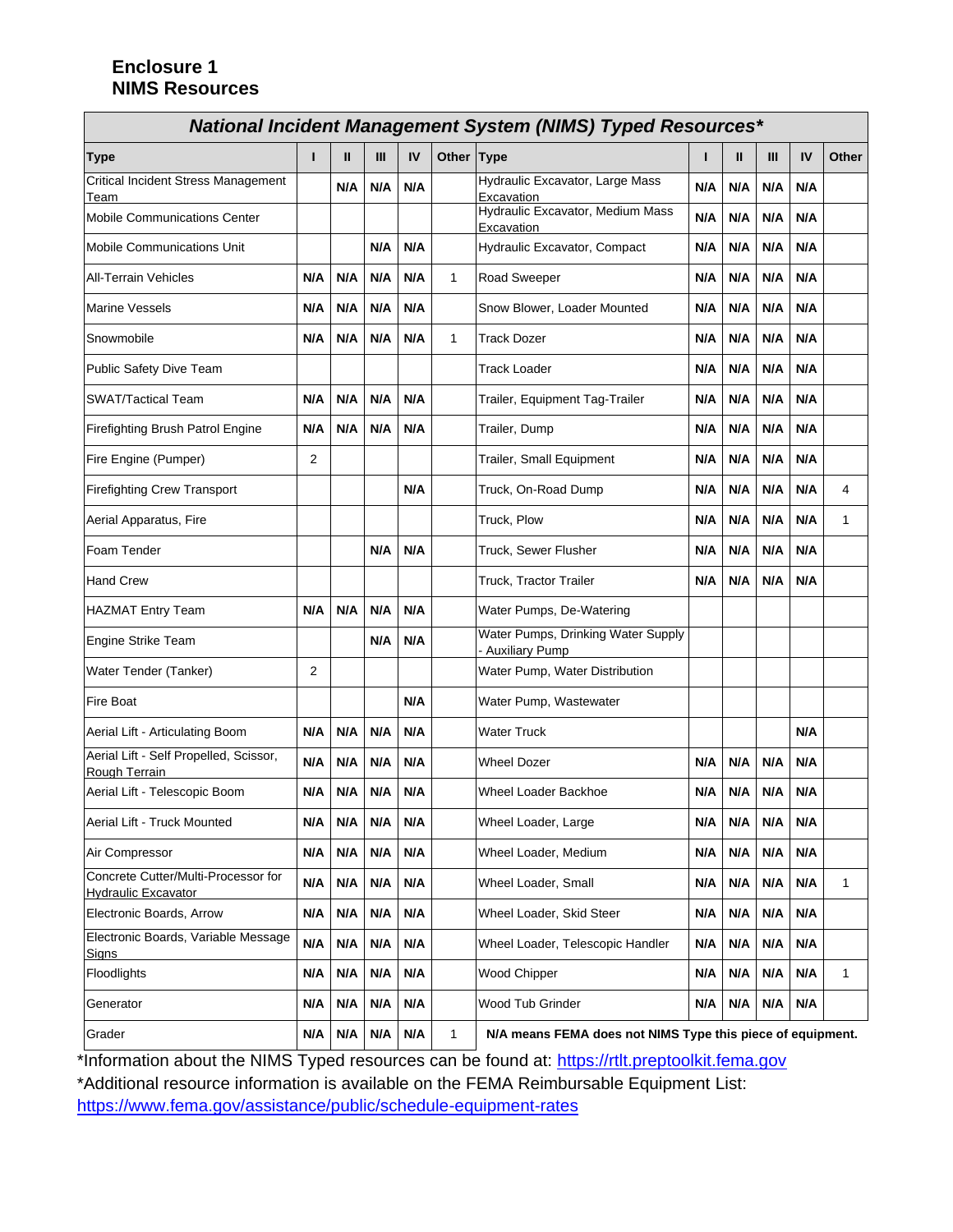## **Enclosure 2 Contact Information**

|                                        |                          | Phone numbers - indicate Mobile, Home, Work |                  |                  |                                |  |  |
|----------------------------------------|--------------------------|---------------------------------------------|------------------|------------------|--------------------------------|--|--|
| <b>Position</b>                        | <b>Name</b>              | Primary                                     | <b>Alternate</b> | <b>Alternate</b> | E-mail                         |  |  |
| <b>Local Emergency Management Team</b> |                          |                                             |                  |                  |                                |  |  |
| <b>EMD</b>                             | <b>Jeff Chase</b>        | 802-259-2633 (h)                            | 802-282-1607 (m) |                  | jeff@chasevermont.com          |  |  |
| <b>EM Coordinator</b>                  | <b>Russ Garrow</b>       | 802-558-5996 (m)                            | 802-259-3167 (h) |                  | russgarrowvt@gmail.com         |  |  |
|                                        |                          |                                             |                  |                  |                                |  |  |
|                                        |                          | <b>Local Response Organization Contacts</b> |                  |                  |                                |  |  |
| <b>Fire Chief</b>                      | <b>Brian Buffum</b>      | 802-683-9988 (m)                            | 802-259-2458 (h) |                  | Vtredneck1984@aol.com          |  |  |
| <b>Assistant/Deputy Fire Chief</b>     | <b>Keith Hawkins</b>     | 802-259-3064 (w)                            |                  |                  |                                |  |  |
| Rescue Squad                           | Kristen Veysey           | 802-259-2611 (h)                            | 802-259-2392 (w) |                  | kristin.veysey@mhvrs.org       |  |  |
| Chief of Police or Constable           | Paul Faenza              | 802-353-8347 (m)                            | 802-259-4100 (h) | 802-228-7878 (w) | Pfaenza47@yahoo.com            |  |  |
| <b>County Sheriff</b>                  | David Fox                | 802-775-8002 (o)                            |                  |                  | David.j.fox@vermont.gov        |  |  |
|                                        |                          |                                             |                  |                  |                                |  |  |
|                                        |                          | <b>Local Public Works Contacts</b>          |                  |                  |                                |  |  |
| Road Foreman                           | <b>Clinton Woolley</b>   | 802-259-3179 (w)                            | 802-259-2791 (h) |                  | mthollyroads@vermontel.net     |  |  |
| <b>Town Garage</b>                     | <b>Clinton Woolley</b>   | 802-259-3179 (w)                            | 802-236-4758 (m) |                  | mthollyroads@vermontel.net     |  |  |
| <b>Drinking Water Utility</b>          | n/a                      |                                             |                  |                  |                                |  |  |
| <b>Wastewater Utility</b>              | n/a                      |                                             |                  |                  |                                |  |  |
|                                        |                          |                                             |                  |                  |                                |  |  |
|                                        |                          | <b>Municipal Government Contacts</b>        |                  |                  |                                |  |  |
| <b>Town Administrator</b>              | n/a                      |                                             |                  |                  |                                |  |  |
| Town/City Manager                      | n/a                      |                                             |                  |                  |                                |  |  |
| Selectboard                            | <b>Mark Turco</b>        | 802-259-7800 (h)                            | 802-772-5370 (m) |                  | papajonsss@vermontel.net       |  |  |
| Selectboard                            | Jeff Chase               | 802-259-2633 (h)                            | 802-282-1607 (m) |                  | jeff@chasevermont.com          |  |  |
| Selectboard                            | Jennifer Matthews        | 802-259-2529 (h)                            | 802-259-2391 (w) |                  | matthewsinmountholly@gmail.com |  |  |
| <b>Town Clerk</b>                      | Carol Woolley-<br>Garrow | 802-259-2791 (h)                            | 802-259-2391 (w) |                  | mthollytc@yahoo.com            |  |  |
| Town Treasurer / Finance               | David Johnson            | 802-259-2391 (w)                            |                  |                  | mounthollytt@yahoo.com         |  |  |
| <b>Town Health Officer</b>             | <b>Tim Bickford</b>      | 802-259-3664 (h)                            |                  |                  |                                |  |  |
| Fire Warden                            | <b>James Seward</b>      | 802-786-3408 (m)                            | 802-259-2211 (h) |                  |                                |  |  |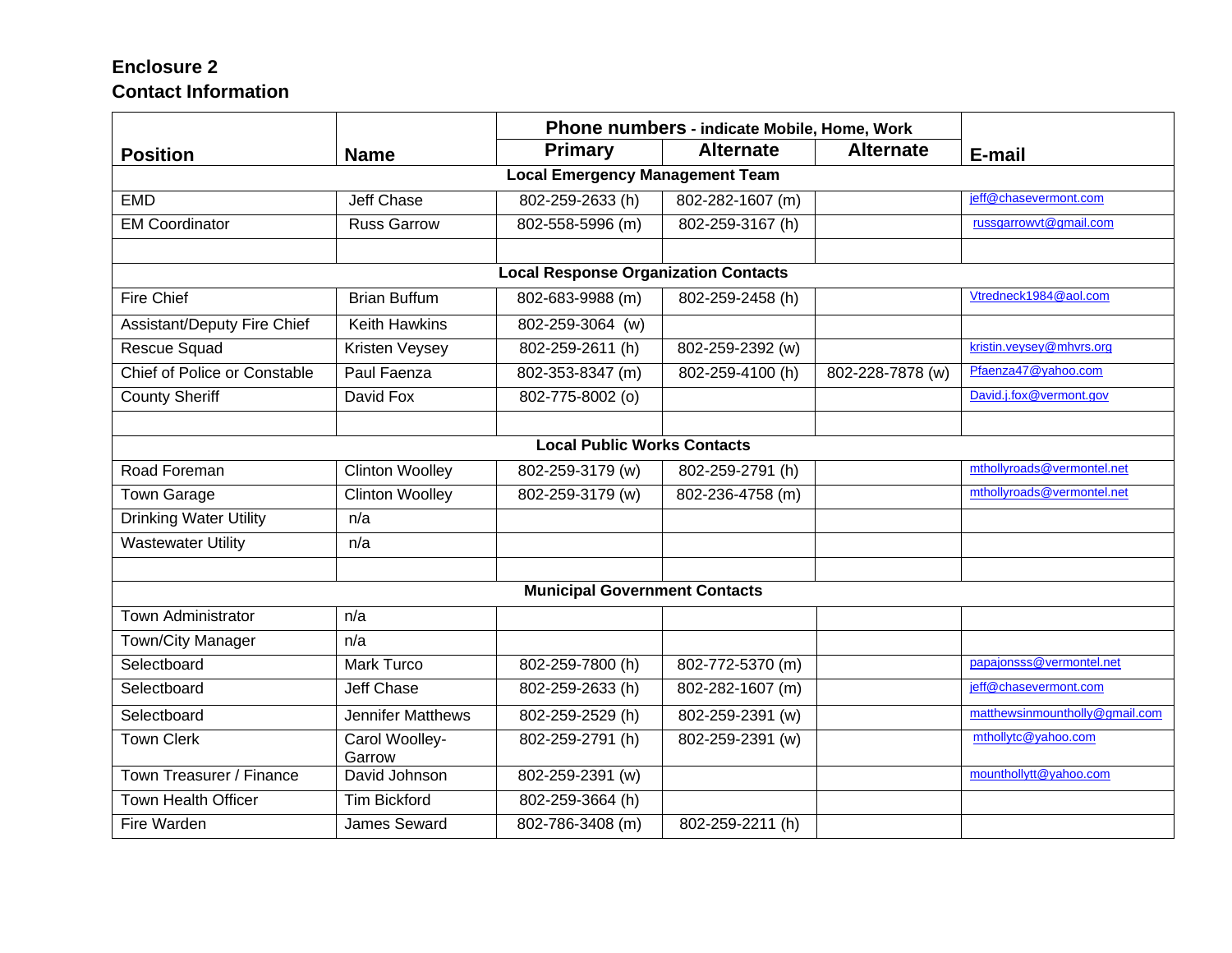## **Enclosure 2 Contact Information**

|                                             |                      | Phone numbers - indicate Mobile, Home, Work |                     |                  |                              |
|---------------------------------------------|----------------------|---------------------------------------------|---------------------|------------------|------------------------------|
| <b>Position</b>                             | <b>Name</b>          | <b>Primary</b>                              | <b>Alternate</b>    | <b>Alternate</b> | E-mail                       |
| Animal Control Officer                      | Laura Swartz         | 802-259-3976 (h)                            | 802-353-4492 (text) |                  | hotrodaunie@vahoo.com        |
| School Contact #1                           | Craig Hutt Vater     | 860-371-6769 (m)                            | 802-492-3888 (h)    | 802-259-2392 (w) | craig.huttvater@trsu.org     |
| School Contact #2                           | Al Lewis             | 802-259-2380 (h)                            | 802-259-2392 (w)    |                  |                              |
| <b>School District Office</b>               | <b>Two Rivers</b>    | 802-875-3365 (o)                            |                     |                  |                              |
|                                             |                      | <b>Other Contacts</b>                       |                     |                  |                              |
| <b>Rutland Regional Medical</b><br>Center   |                      | 802-775-7111 (w)                            |                     |                  |                              |
| <b>Vermont State Police</b>                 |                      | 802-773-9101 (w)                            |                     |                  |                              |
| <b>VTRANS</b> - Maintenance<br>Clarendon    |                      | 802-773-3055 (w)                            |                     |                  |                              |
| <b>VTRANS - Maintenance</b><br>Ludlow       |                      | 802-228-2911 (w)                            |                     |                  |                              |
| <b>Green Mountain Power</b>                 |                      | (888) 835-4672 (w)                          |                     |                  |                              |
| Vermont Telephone                           |                      | 802-885-9002 (w)                            |                     |                  | support@vermontel.com        |
| Comcast                                     |                      | 800-266-2278 (w)                            |                     |                  |                              |
| <b>WCAX</b>                                 |                      | 802-652-6300 (w)                            |                     |                  | news@wcax.com                |
| <b>VPR</b>                                  |                      | 802-665-9451 (w)                            |                     |                  | news@vpr.net                 |
| Vermont Journal                             | <b>Robert Miller</b> | 802-228-3600 (w)                            |                     |                  | publisher@vermontjournal.com |
| Newsflash                                   | <b>Kevin Plew</b>    |                                             |                     |                  | mthollynewsflash@gmail.com   |
| <b>Chit Chat</b>                            | Diana Garrow         | 802-259-2314 (h)                            |                     |                  | chitchat@vermontel.net       |
| Okemo Valley TV                             |                      | 802-356-6027 (w)                            |                     |                  | manager@okemovalley.tv       |
| <b>Mount Holly Community</b><br>Association | Jennifer Burrows     | 614-668-5282 (m)                            |                     |                  | jenniferburrows@msn.com      |
| <b>Bone Builders</b>                        | <b>Judy Nevins</b>   | 802-259-2443 (h)                            |                     |                  | jbnevin@gmail.com            |
| Village Baptist Church                      | <b>Glenn Davis</b>   | 802-259-2440 (h)                            |                     |                  | gldavis@juno.com             |
| <b>Mount Holly Library</b>                  | Donna McDonald       | 802-259-2730 (h)                            |                     |                  | dmariecb@gmail.com           |
| <b>Black River Good Neighbors</b>           |                      | 802-228-3663 (h)                            |                     |                  | Brgoodneighbors@gmail.com    |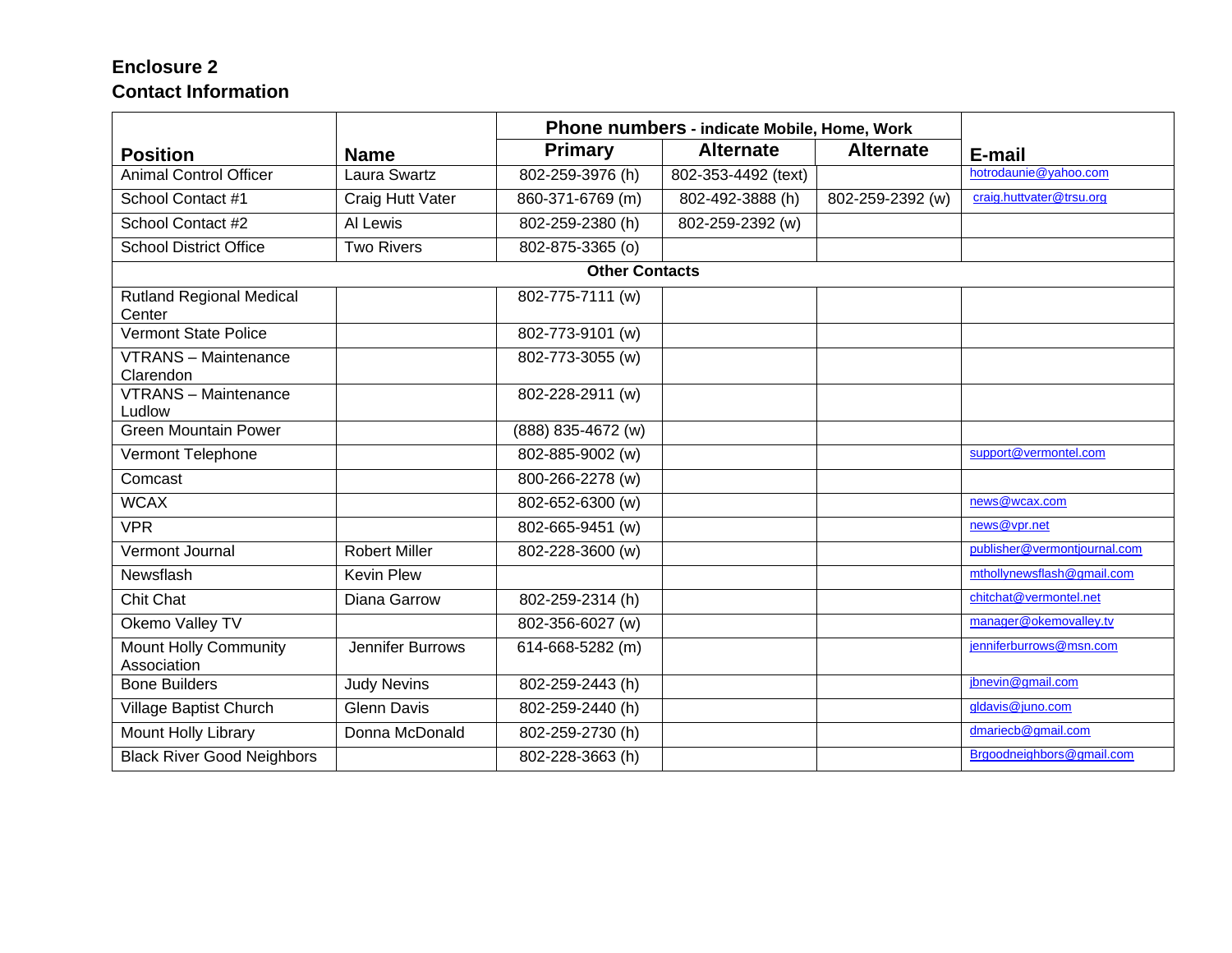## **Communication Plan**

Municipal communication plans should be in compliance with NIMS guidelines and aligned with the National Emergency Communications Plan (NECP) and the Vermont Statewide Communications Interoperability Plan (SCIP). National Interoperability Channels should only be used during significant multi-agency events where there is a critical need.

U-Call / V-Call and U-Tac/V-Tac frequencies must be programmed into all applicable interoperable communications equipment. Initially, Vermont channels utilized different nomenclature from the National Channels; however, in order to ensure interoperability with our area resources, Vermont will use the National nomenclature. All channels other than U-CALL 40 are used in simplex mode.

| V-CALL10 | (Formerly VCALL)   | Command           | 155.7525 |
|----------|--------------------|-------------------|----------|
| V-TAC11  | (Formerly V-TAC 1) | Dispatch/Lifeline | 151.1375 |
| V-TAC12  | (Formerly V-TAC 2) | Tactical          | 154.4525 |
| V-TAC13  | (Formerly V-TAC 3) | Tactical          | 158.7375 |
| V-TAC14  | (Formerly V-TAC 4) | Tactical          | 159.4725 |
|          |                    |                   |          |
| U-CALL40 | (Formerly U-CALL)  | Dispatch/Lifeline | 453.2125 |
| U-TAC41  | (Formerly U-TAC 1) | Command           | 453.4625 |
| U-TAC42  | (Formerly U-TAC 2) | Tactical          | 453.7125 |
| U-TAC43  | (Formerly U-TAC 3) | Tactical          | 453.8625 |

Please use the attached ICS 217 form to inventory frequencies and who they are assigned to. Performing this inventory ahead of an incident will assist you in completing an ICS 205 when an incident occurs. Planning and preparedness are keys to the successful response and remediation efforts and challenges.

For questions, please contact the Statewide Interoperability Coordinator Terry.Lavalley@vermont.gov or (802)241-5215.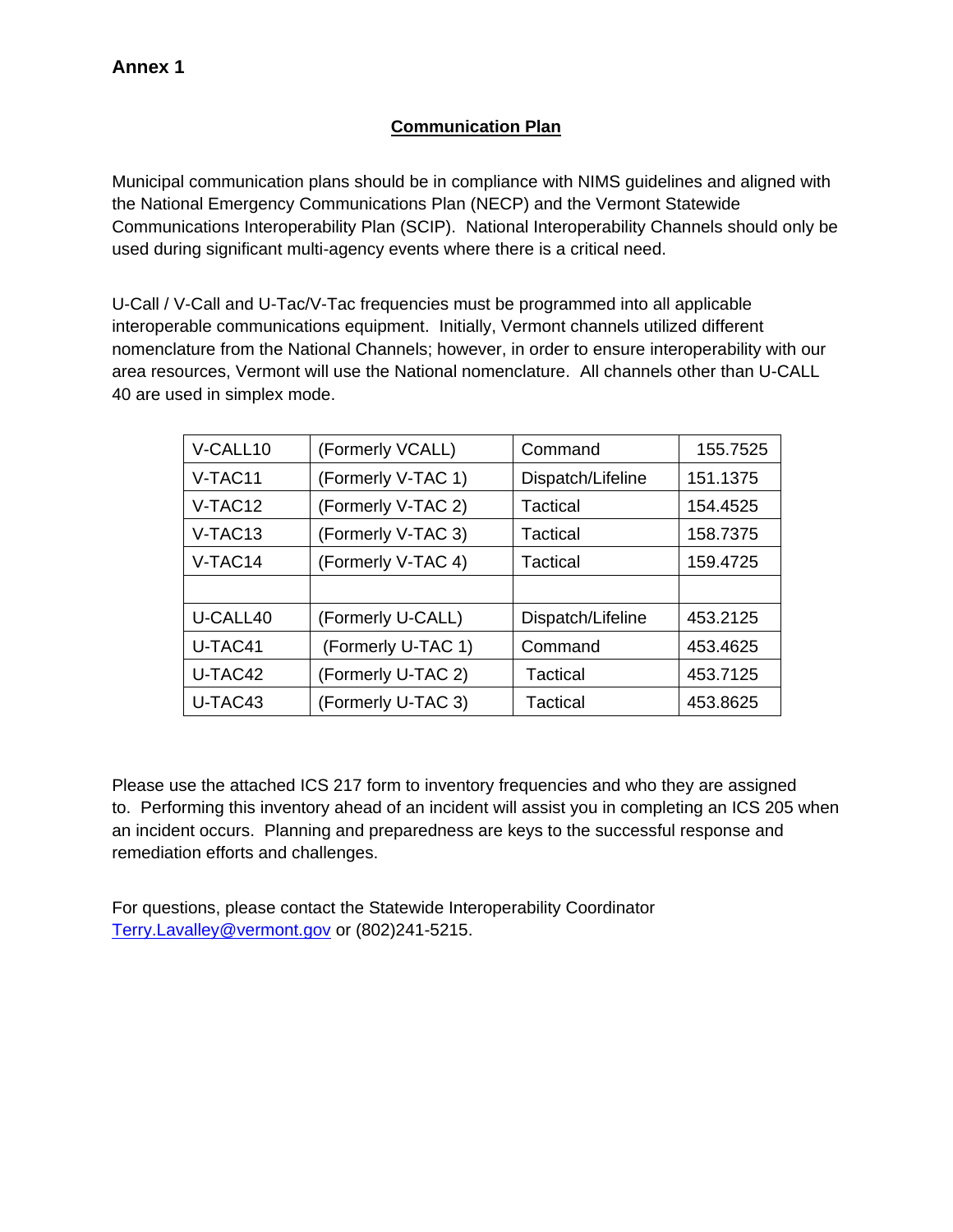**Annex 2 Rutland Region Public Works Mutual Aid Agreement**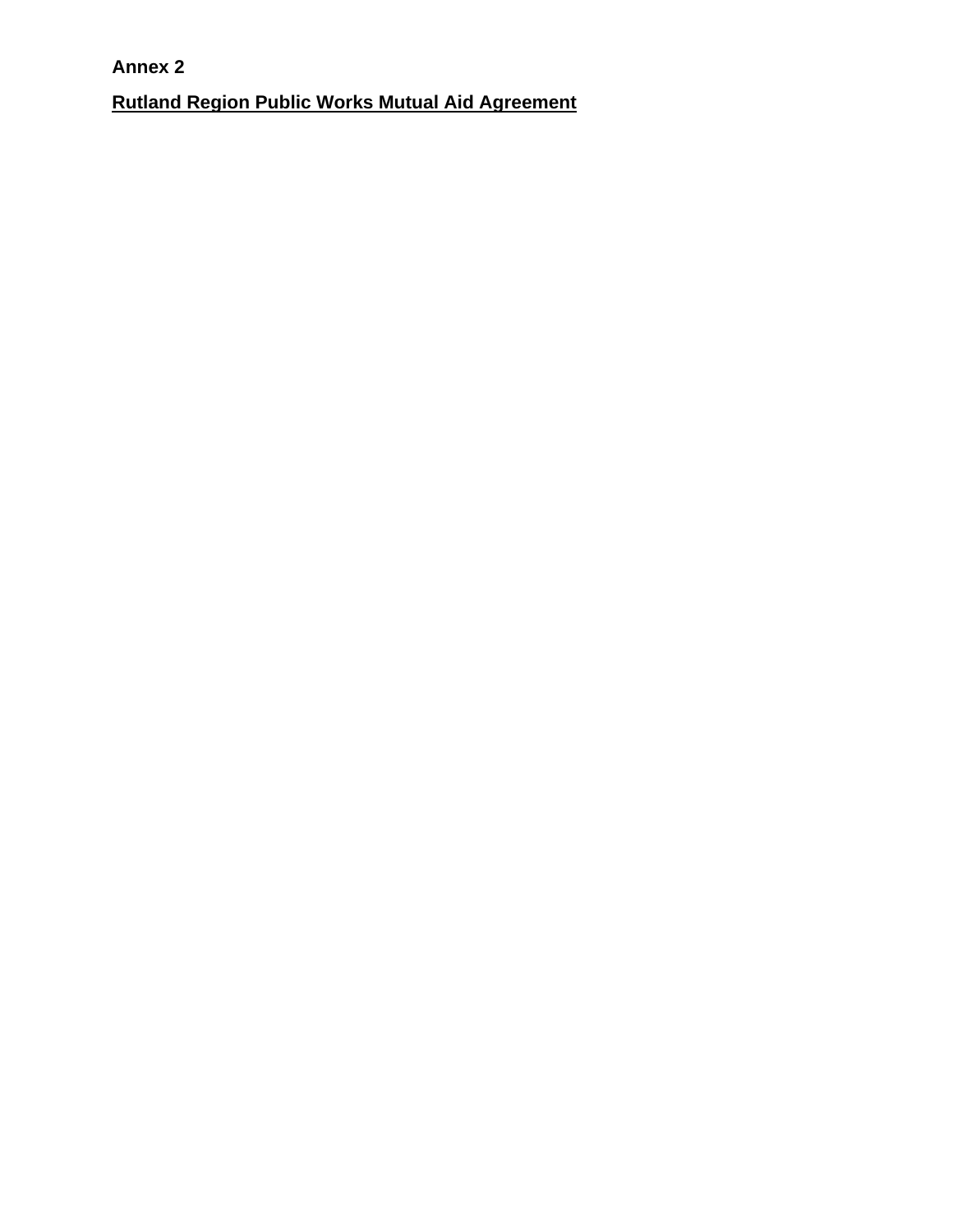### **Annex 3**

# **Debris Management**

All municipalities are responsible for clearing debris from public properties and rights-of-way. Communities with a debris management plan are better prepared to restore public services and ensure public health and safety in the aftermath of a disaster.

A federal pilot program established in 2013 offers a one-time benefit of an additional 2% federal share towards eligible debris management costs for communities with Federal Emergency Management Agency-approved Debris Management Plans in place prior to a disaster. By completing this plan and submitting it with your Local Emergency Operations Plan, you are authorizing the Division of Emergency Management and Homeland Security to submit it to the Federal Emergency Management Agency for consideration.

| <b>Municipality Name:</b> Town of Mount Holly |  |
|-----------------------------------------------|--|
|                                               |  |

Our municipality may (please select one or both debris management strategies your municipality may use):

- $\boxtimes$  Hire contractor(s) for debris management directly, if necessary; and/or
- $\Box$  Utilize the State's pre-procured Contingency Debris Management Contract through a locally-generated Task Order if necessary for a large-scale event.

| <b>Designated Debris Manager</b> |                                                                                                                |  |                                            |  |  |  |
|----------------------------------|----------------------------------------------------------------------------------------------------------------|--|--------------------------------------------|--|--|--|
|                                  | This individual is responsible for ensuring timely removal and disposition of debris, and ensuring that Debris |  |                                            |  |  |  |
|                                  | Monitors are in place to oversee contractors (if applicable).                                                  |  |                                            |  |  |  |
| Name:                            | Jeff Chase                                                                                                     |  | Phone:   802-259-2633 (h) 802-282-1607 (m) |  |  |  |
|                                  |                                                                                                                |  |                                            |  |  |  |
| Email:                           | jeff@chasevermont.com                                                                                          |  |                                            |  |  |  |
|                                  |                                                                                                                |  |                                            |  |  |  |

#### **Designated Debris Monitor**

*This individual is responsible for monitoring safety, tracking the work of debris contractors, and ensuring compliance with federal funding requirements (if applicable) and documenting work accomplished during debris management operations. This individual cannot also be the Designated Debris Manager.*

Responsibilities include recording quantities of debris accurately on load tickets, completing reports such as daily logs, load tickets, incident reports, periodic reports, photographs, and sketches; and coordinating with contractor(s) on daily operations. Name: Clinton Woolley **Phone:** 802-259-3179 (w)

|        |                            | 802-236-4758 (m) |
|--------|----------------------------|------------------|
| Email: | mthollyroads@vermontel.net |                  |

| Temporary Debris Storage and Reduction Site (TDSRS) serving this town<br>A list of certified waste management facilities can be obtained here: http://dec.vermont.gov/waste-<br>management/solid/solid-waste-facilities. Check with your local facilities for special restrictions. |                                                |  |  |  |
|-------------------------------------------------------------------------------------------------------------------------------------------------------------------------------------------------------------------------------------------------------------------------------------|------------------------------------------------|--|--|--|
|                                                                                                                                                                                                                                                                                     | Facility Name:   Rutland City Transfer Station |  |  |  |
|                                                                                                                                                                                                                                                                                     |                                                |  |  |  |
| <b>Facility Location:</b>                                                                                                                                                                                                                                                           | Gleason Road, Rutland City, Rutland            |  |  |  |
|                                                                                                                                                                                                                                                                                     |                                                |  |  |  |
|                                                                                                                                                                                                                                                                                     | Business Hours:   M thru Sat. 7am to 3pm       |  |  |  |
|                                                                                                                                                                                                                                                                                     |                                                |  |  |  |
| Contact Information:                                                                                                                                                                                                                                                                | 802-775-7209                                   |  |  |  |
|                                                                                                                                                                                                                                                                                     |                                                |  |  |  |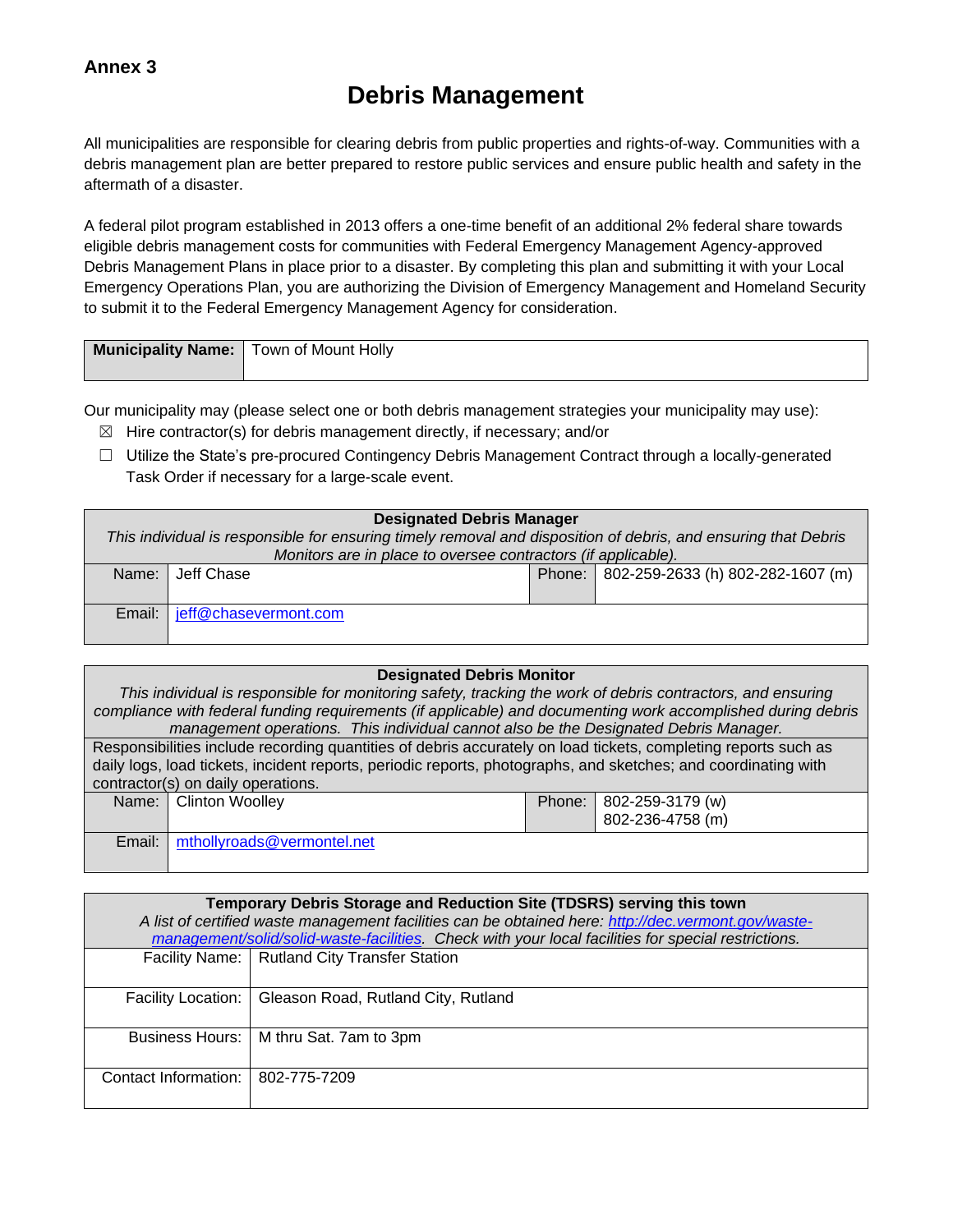#### **RUTLAND REGION VULNERABLE POPULATION COMMUNICATION PROTOCOL Last Revised: February 8, 2021**

This is the communication protocol between Town Emergency Management Directors (EMDs) and Agencies that serve vulnerable populations living independently. This Protocol is meant to assist in checking on vulnerable populations during and following hazard events that they may be impacted by, and ultimately in providing timely service coordination. This Protocol is not meant to take the role of 911 assistance or assist in providing emergency medical services. This Protocol is meant to check on people that may need additional assistance or to check on a vulnerable person who's wellbeing is unknown because they are unable to be reached for a period of time.

**Prior to a warned event**, some EMDs and Agencies may choose to contact each other, so each is aware of the other's preparations and any specific concerns going into an event. At this time, use of email in lieu of phone calls or as a back-up to phone calls should be decided between Agencies and EMDs.

**During an event**, the Protocol can be activated by either the EMD or the Agency.

#### **If activated by the EMD**,

1) The EMD will alert the Agencies serving their community and ask that each Agency conduct outreach to their clients/patients to check on their wellbeing.

2) The Agency will assign their staff appropriately to conduct this outreach. How these internal assignments are made is each Agency's decision and is based on individual Agency structure. This Protocol does not address an Agency's internal assignment on making calls.

3) Once the calls are made, the staff will report up the internal Agency chain on who they reached, who they did not reach, who is having issues/needs assistance, and who is okay/does not need assistance.

- 4) The Agency will internally keep track of their clients/patients for follow-up and set priorities based on their knowledge of the client and the client's individual emergency plan.
- 5) The assigned Agency contact will call/email the relevant EMD(s) back and report on:
- a) Prioritized list of all clients/patients by town this is in case of communication cut-off
- b) Including special needs of patients:
- i) Who is having issues/needs assistance (The agency should prioritize need based on their knowledge of client and communicate that priority with the EMD.)
- ii) Who they did not reach, and it is a concern
- c) Depending on time available, also report on:
- i) Who they did not reach and it's not yet a concern, but they are monitoring
- ii) Who is okay/does not need assistance (for accountability purposes)

#### **If activated by an Agency**,

1) An Agency may independently decide that there is a need to check on their clients/patients. If so, they will follow their internal protocols to make calls to their clients/patients and compile that information. They will then reach out to relevant EMD(s) regarding the same above reporting list.

**Outside of a regional or multi-town hazard event**, the Protocol also provides a communication tool for routine needs between Agencies and EMDs on behalf of the wellbeing of clients/patients. For example, if a visiting nurse is not able to access a client because of a downed tree on a roadway, the nurse could call the supervisor, who could contact the town to assist in clearing the tree. Each EMD should make known to their respective Agencies how they would like situations handled, or provide direct contacts for certain circumstances, if they so choose.